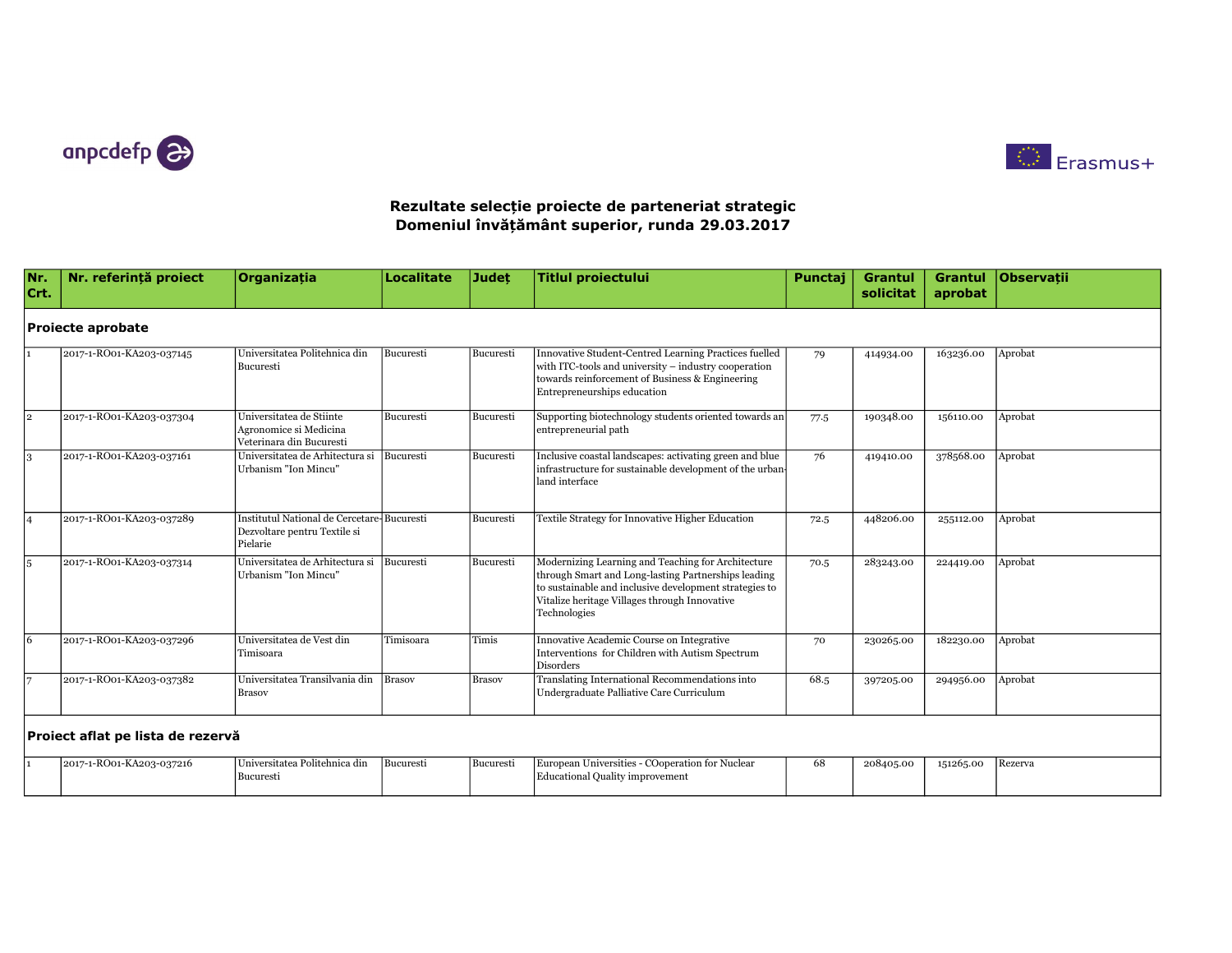



| Nr.<br>Crt.              | Nr. referință proiect    | Organizația                                                  | <b>Localitate</b> | <b>Judet</b> | <b>Titlul proiectului</b>                                                                                | Punctaj | Grantul<br>solicitat | Grantul<br>aprobat | <b>Observatii</b>           |  |
|--------------------------|--------------------------|--------------------------------------------------------------|-------------------|--------------|----------------------------------------------------------------------------------------------------------|---------|----------------------|--------------------|-----------------------------|--|
| <b>Proiecte respinse</b> |                          |                                                              |                   |              |                                                                                                          |         |                      |                    |                             |  |
|                          | 2017-1-RO01-KA203-037342 | Universitatea Tehnica<br>Gheorghe Asachi din Iasi            | Iasi              | Iasi         | Knowledge Transfer of the Sustainable Rehabilitation<br>of the Built Environment in Continuing Education | 67.5    | 413804.00            | 0.00               | Respins - buget insuficient |  |
| $\overline{2}$           | 2017-1-RO01-KA203-037103 | Universitatea de Medicina si<br>Farmacie Grigore T.Popa Iasi | Iasi              | Iasi         | Case-based learning and virtual cases to foster critical<br>thinking skills of students                  | 67      | 303209.00            | 0.00               | Respins - buget insuficient |  |
| l3                       | 2017-1-RO01-KA203-037437 | Universitatea Politehnica din<br>Bucuresti                   | Bucuresti         | Bucuresti    | Promoting social responsibility of students by<br>embedding service learning within HEIs curricula       | 66.5    | 290370.00            | 0.00               | Respins - buget insuficient |  |
| $\overline{4}$           | 2017-1-RO01-KA203-037171 | Universitatea Politehnica din<br>Bucuresti                   | Bucuresti         | Bucuresti    | ORIENTAREA - Social, reflexive and digital skills for<br>career exploration and career management        | 65      | 289642.00            | 0.00               | Respins - buget insuficient |  |
| $\overline{5}$           | 2017-1-RO01-KA203-037200 | Universitatea<br>PolitehnicaTimisoara                        | Timisoara         | Timis        | ECQA Certified Automotive Engineering Skils for<br>Industry 4.0                                          | 65      | 291235.00            | 0.00               | Respins - buget insuficient |  |
| $\overline{6}$           | 2017-1-RO01-KA203-037438 | Universitatea Politehnica din<br>Bucuresti                   | Bucuresti         | Bucuresti    | Integrating Game-Based Learning and Intercultural<br>Exchanges in Academic Curricula                     | 65      | 382070.00            | 0.00               | Respins - buget insuficient |  |
| 7                        | 2017-1-RO01-KA203-037313 | Ioan Slavici Foundation for<br><b>Culture and Education</b>  | Timisoara         | Timis        | INCO*-The INtelligent COnnection between<br>universities and companies for students training             | 63.5    | 306160.00            | 0.00               | Respins - buget insuficient |  |
| $\overline{8}$           | 2017-1-RO01-KA203-037176 | Universitatea Babes Bolyai                                   | Cluj-Napoca       | Clui         | Inclusive EDUcation for Sustainable COmmunity<br>DEvelopment                                             | 62      | 354353.00            | 0.00               | Respins - buget insuficient |  |
| $\overline{9}$           | 2017-1-RO01-KA203-037488 | Universitatea Ovidius din<br>Constanta                       | Constanta         | Constanta    | Sustainable Framework for Developing Innovative<br><b>Entrepreneurial Competences</b>                    | 62      | 154750.00            | 0.00               | Respins - buget insuficient |  |
| 10                       | 2017-1-RO01-KA203-037179 | Universitatea Tehnica de<br>Constructii Bucuresti            | Bucuresti         | Bucuresti    | <b>Resilience by Design</b>                                                                              | 61      | 445148.00            | 0.00               | Respins - buget insuficient |  |
| 11                       | 2017-1-RO01-KA203-037496 | Universitatea de Vest din<br>Timisoara                       | Timisoara         | Timis        | Accounting in the Framework of European Challenges<br>in Academics and Professional Bodies               | 61      | 388980.00            | 0.00               | Respins - buget insuficient |  |
| 12                       | 2017-1-RO01-KA203-037359 | Universitatea Alexandru Ioan<br>Cuza din Iasi                | Iasi              | Iasi         | REsources for Authoring Content in Higher Education                                                      | 60.5    | 414025.00            | 0.00               | Respins - buget insuficient |  |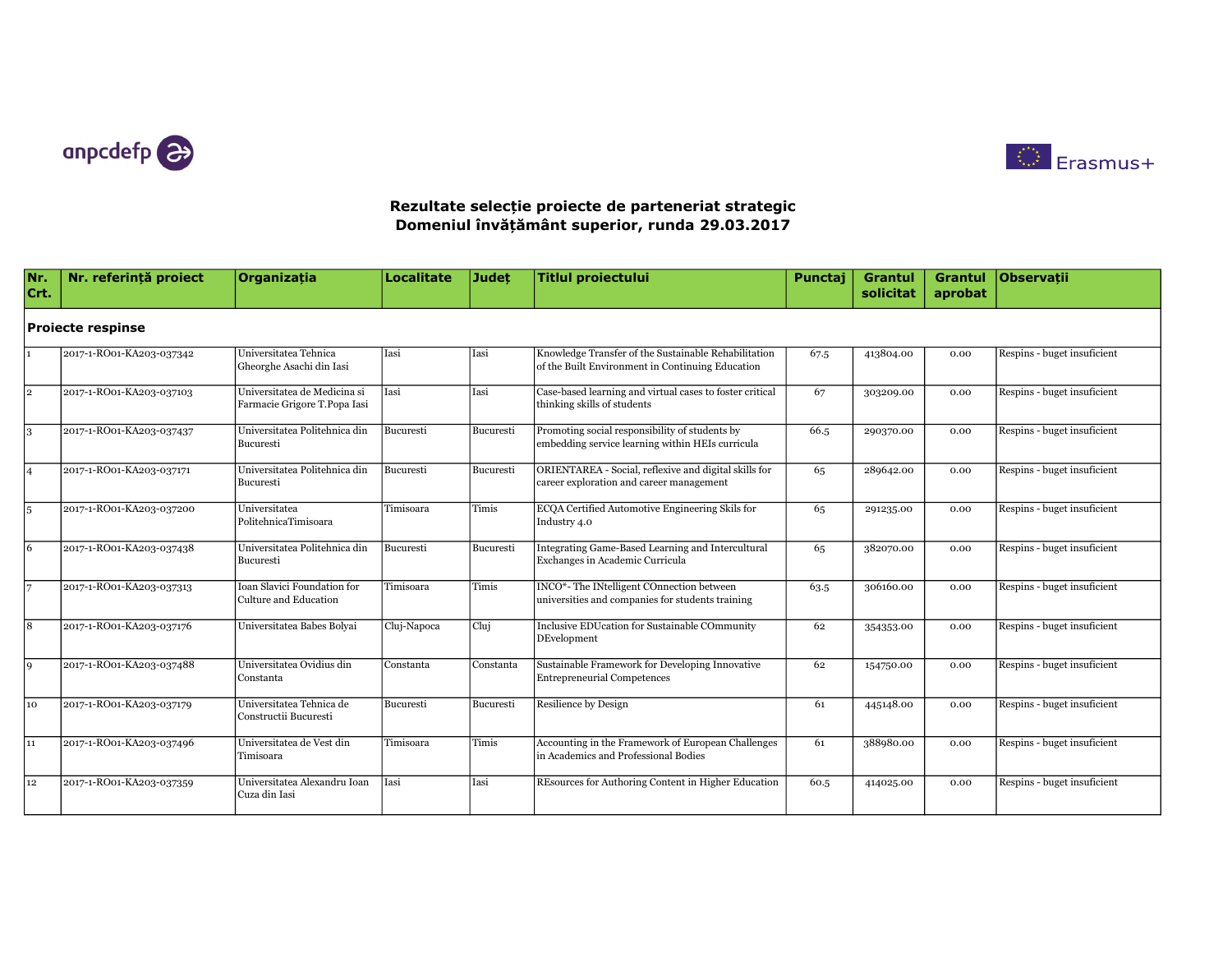



| Nr.<br>Crt. | Nr. referintă proiect    | <b>Organizatia</b>                                                             | <b>Localitate</b> | <b>Judet</b> | <b>Titlul proiectului</b>                                                                                                                                                                                            | Punctai | Grantul<br>solicitat | Grantul<br>aprobat | <b>Observatii</b>             |
|-------------|--------------------------|--------------------------------------------------------------------------------|-------------------|--------------|----------------------------------------------------------------------------------------------------------------------------------------------------------------------------------------------------------------------|---------|----------------------|--------------------|-------------------------------|
| 13          | 2017-1-RO01-KA203-037090 | Universitatea Titu Maiorescu                                                   | Bucuresti         | Bucuresti    | ALMA MASTER - Addressing Labour Market<br>Adequately through effective Career Management,<br>Skills Intelligence, Analytical, Social, Technical and<br>Entrepreneurship Skills development in Virtual Reality        | 60      | 276448.00            | 0.00               | Respins - buget insuficient   |
| 14          | 2017-1-RO01-KA203-037303 | Universitatea Maritima din<br>Constanta                                        | Constanta         | Constanta    | Promotion of a Network of Maritime Cybersecurity<br>Education, Training and Workforce Development<br>through partnership between academia to build<br>awareness and create taskforce communities of good<br>practice | 60      | 278441.00            | 0.00               | Respins - buget insuficient   |
| 15          | 2017-1-RO01-KA203-037122 | Universitatea din Bucuresti                                                    | Bucuresti         | Bucuresti    | Research-based teaching and learning in higher<br>education – optimizing student learning through<br>evidence-based strategies                                                                                       | 58.5    | 271812.00            | 0.00               | Respins - punctaj insuficient |
| 16          | 2017-1-RO01-KA203-037079 | Universitatea Stefan cel Mare<br>din Suceava                                   | Suceava           | Suceava      | Real-life Capacity<br>Developing guidelines for growth, entrepreneurial and<br>innovation oriented capacity among higher education                                                                                   | 58      | 249010.00            | 0.00               | Respins - punctaj insuficient |
| 17          | 2017-1-RO01-KA203-037440 | Universitatea de Medicina si<br>Farmacie Grigore T.Popa Iasi                   | Iasi              | Iasi         | Matching & Adaptability for Health Professionals in EU<br>Labor Market                                                                                                                                               | 56      | 177205.00            | 0.00               | Respins - punctaj insuficient |
| 18          | 2017-1-RO01-KA203-037374 | Academia de Studii Economice Bucuresti<br>din Bucuresti                        |                   | Bucuresti    | CREATIVE-PRENEURS. A pluridisciplinary<br>programme for educating entrepreneurial skills for the<br>creative and cultural industries (CCIs).                                                                         | 54.5    | 296095.00            | 0.00               | Respins - punctaj insuficient |
| 19          | 2017-1-RO01-KA203-037439 | Universitatea din Pitesti                                                      | Pitesti           | Arges        | European Studies On Energy Efficiency                                                                                                                                                                                | 54      | 163875.00            | 0.00               | Respins - punctaj insuficient |
| 20          | 2017-1-RO01-KA203-037424 | Universitatea din Craiova                                                      | Craiova           | Doli         | Social Inclusion Learning Labs                                                                                                                                                                                       | 51.5    | 265470.00            | 0.00               | Respins - punctaj insuficient |
| 21          | 2017-1-RO01-KA203-037436 | Universitatea Politehnica din<br>Bucuresti                                     | Bucuresti         | Bucuresti    | Smart Campus partnership enhancing student-centric<br>laboratory for new ideas at European level                                                                                                                     | 51      | 443375.00            | 0.00               | Respins - punctaj insuficient |
| 22          | 2017-1-RO01-KA203-037487 | Novapolis Association-Center<br>of Analysis and Initiatives for<br>Development | Bucuresti         | Bucuresti    | Teaching Partnerships for Young Migrants and<br>Refugees                                                                                                                                                             | 51      | 433626.00            | 0.00               | Respins - punctaj insuficient |